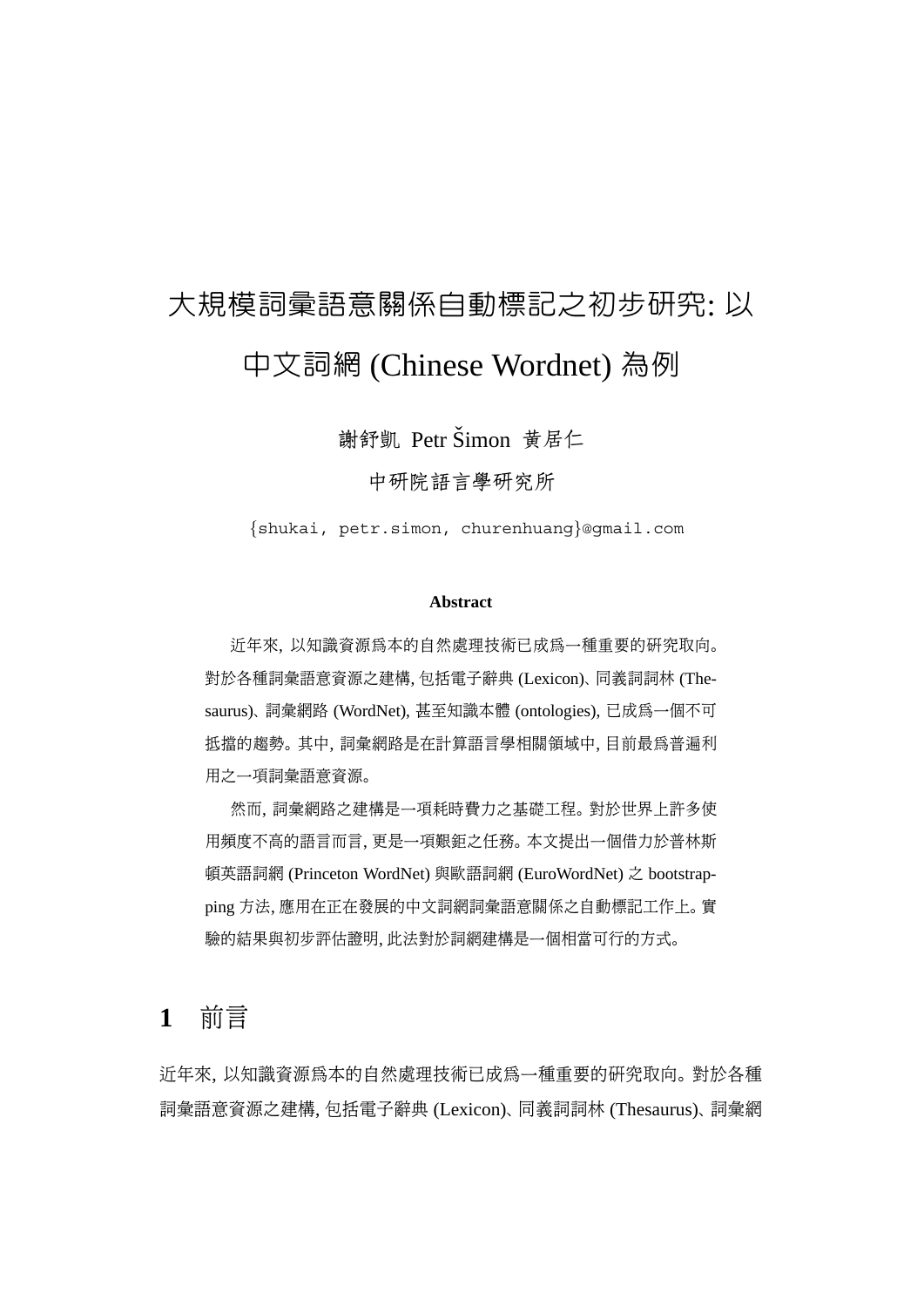路 (WordNet), 甚至知識本體 (ontologies), 已成為一個不可抵擋的趨勢。 其中, 詞 彙網路更已成為計算語言學相關領域中, 最為普遍利用之一項標準 (de facto) 詞 彙語意資源。

詞彙網路是以同義詞集 (synset), 以及詞彙語意關係 (lexical semantic relation) 所架構出的詞彙知識系統。 也就是說, 詞彙網路架構表達的不僅是詞彙本身的概 念性知識, 它亦表達了詞彙之間的語意關係。 然而, 從普林斯頓英語詞網以及歐語 詞網 (EuroWordNet) 的建構經驗來看, 這是一項費時耗力的龐大語言工程。 對於 經費取得困難、 使用頻度較低之語言而言, 建立此項語言資源更為不易。 從詞彙語 意與知識表達的角度觀察, 我們認為不同語言對於概念原素 (conceptual atoms), 可能有著不同之表達方式, 但是在詞彙語意關係的表達上, 則應具有更大程度之 「普同性」。因此「借力」 於已發展成熟之英語、 歐語詞網之語意關係, 以加速新的 詞網雛形成形, 就成了一個自然而然的另類選擇。

基於以上動機, 本文之組織如下: 第二節描述目前有關不同之詞彙語意關係所 採用之各種自動、 半自動判定演算法。 在第三節中, 我們提出了一種便捷而有意義 的方法與實驗設計。 文章之第四節討論實驗結果之評價工作, 最後一節則鋪陳我 們的結論與未來的展望。

# **2** 詞彙語意關係之自動判定法

近年來, 關於自動判定或學習詞彙語意關係的研究文獻越來越豐富。 為了重點強 調之方便, 本文將之粗分為兩大走向: 利用單語資源, 與利用雙語或多語資源之研 究。

#### **2.1** 使用單語資源

此類方法大多以語料庫及網頁資料為主, 利用詞彙語法模式 (lexical-syntactic patterns) 或是 「叢集」(cluster) 來抽取詞彙語意關係。 目前這樣的作法之所忽略的兩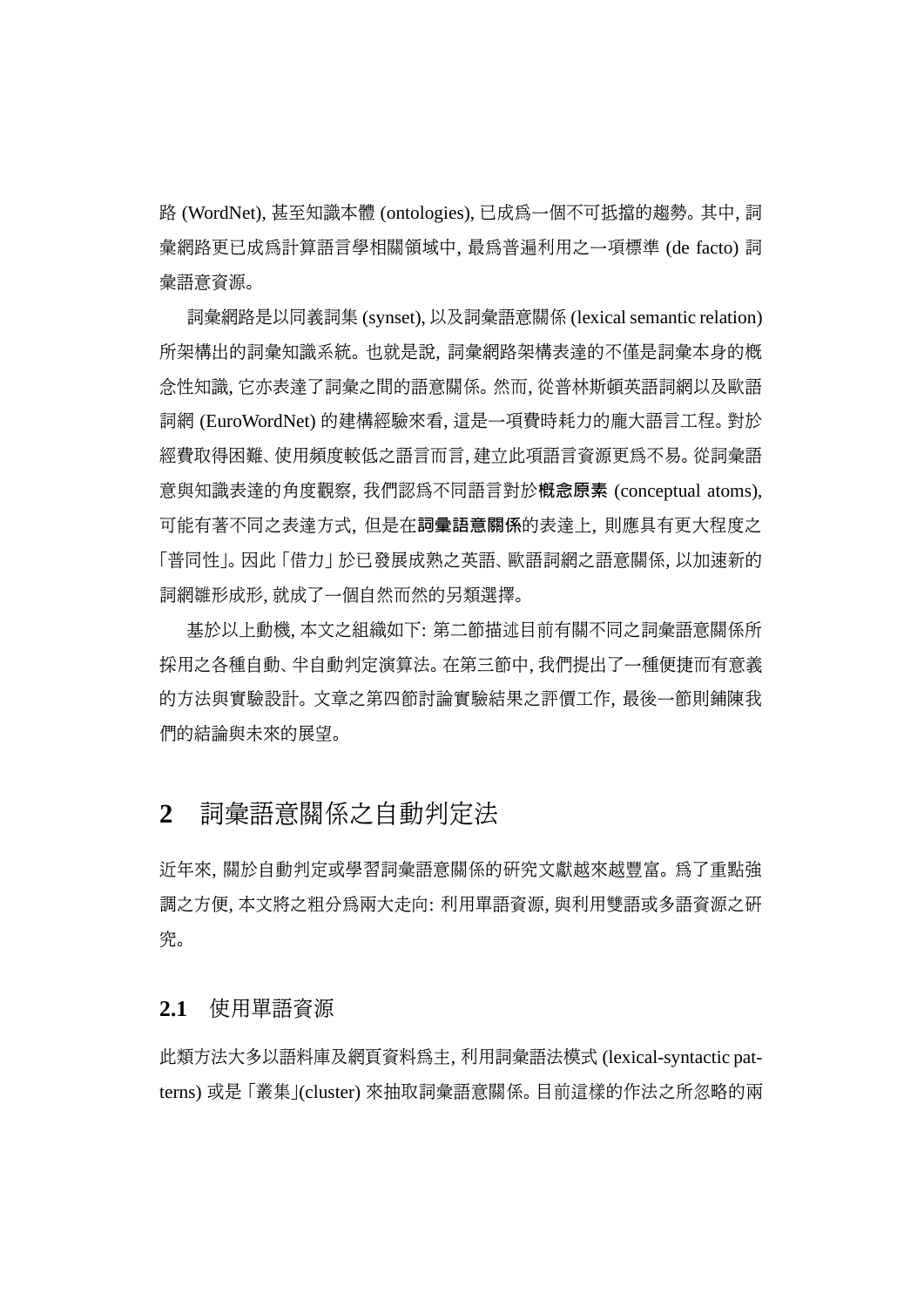個問題是: (1). 所抽取之語意關係不夠全面, 大半部分還是受限在少數之關係上, 例如 is-a, part-of 等等。<sup>1</sup> (2).所需要的學習實例 (seed instances) 太多。 最近 (Pennacchiotti and Pantel 2006) 所提的 Espresso 演算法, 欲針對此兩個問題提出新解 法, 但是在評價上尚未完整, 仍有待觀察進一步之發展。

#### **2.2** 使用雙語或多語資源

這個方向包括使用雙語語料庫 (Diab 2004); 利用同義詞集之雙語對譯 (bilingual correspondences)2 直接藉助於以存在之詞網 (通常係普林斯頓詞網)。 後者已有相 當多之探討 (Pianta, et al 2002; Huang et al 2002, 2003, 2005), 西班牙詞網與義 大利之 MultiWordNet 計畫皆是此想法下之實作產物。

# **3** 實驗設計與方法

基於前面之文獻討論, 本文認為, 著眼於當前多語處理之需求, 在策略上, 應該採 取先求同再求異。因此, 借力於已存在之多語資源應該是第一步的工作。

# **3.1** 我們提出之 **Model: Bootstrapping from Multilingual Wordnets**

本文提出的模型, 是基於 (Huang et al. 2002, 2003, 2005) 的擴充版本。 先前之文 獻, 已就借力於其他成形之詞網的跨語詞義關係預測所涉及之邏輯條件加以闡述, 在 (Huang et al 2003) 中, 並曾針對 210 個中文詞形 (lemma) 做過小規模之試驗 與評價。 本文則接續之前的基礎, 進一步在規模上與多語擴充兩個面向上作延伸 試驗 。 亦即, 在規模上, 我們將目前在中研院中文詞網小組所定義完成之七千多筆

<sup>1</sup>晚近亦有處理所謂 Textual Entailment 之關係。

<sup>2</sup>但是, 在此我們同時必須先理解到, 一組雙語對譯詞不一定是 「同義關係」。 此外, 它們可能在 各自語言系統中與不同的詞/synset 間有不同的詞彙語意關係。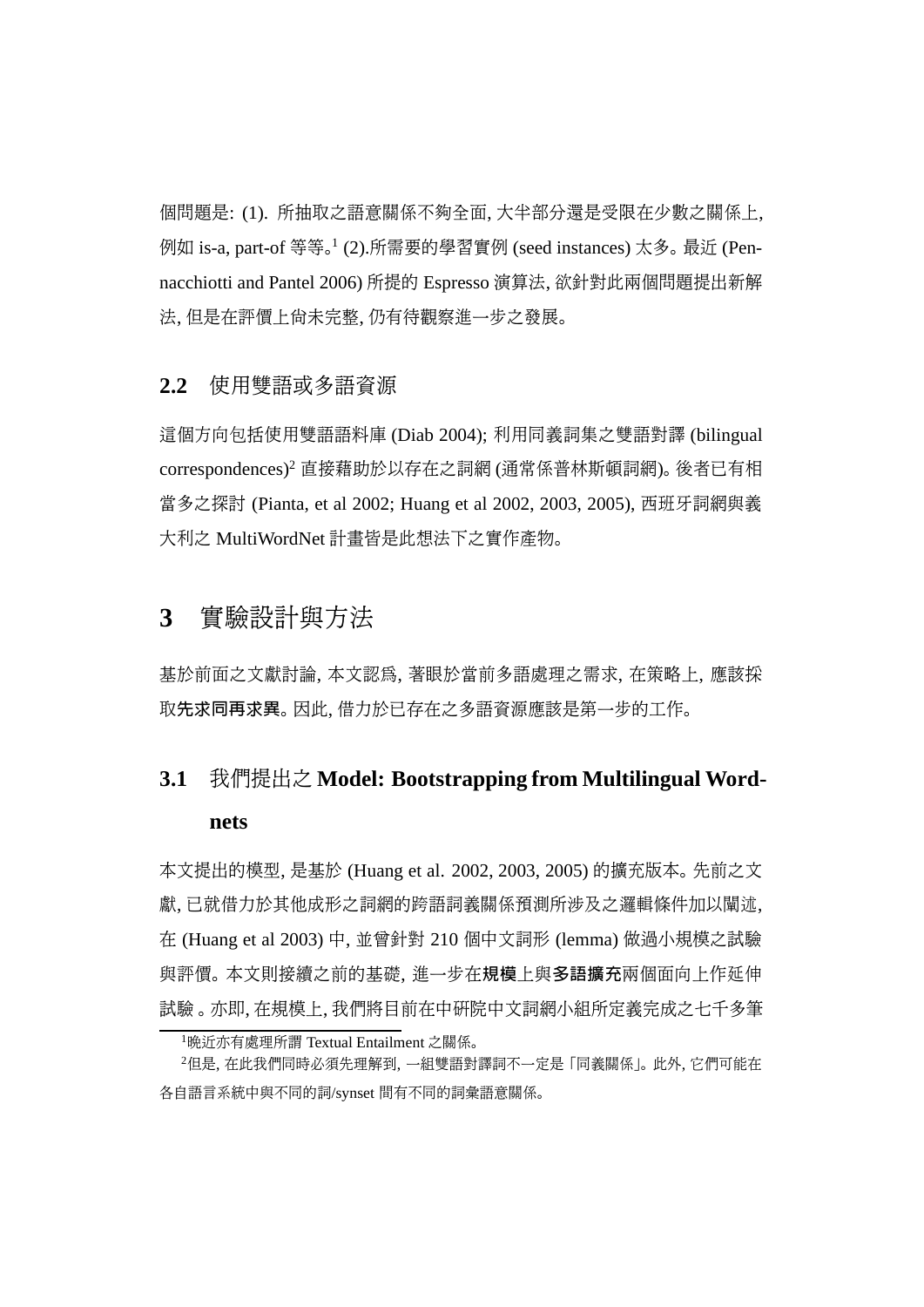中文同義詞集為主; 在多語擴充上, 我們將歐語詞網 (Vossen 1998) 亦納入實驗對 象。 其中包括了德語、 法語、 捷克語、 荷語、 西語、 義語與愛沙尼亞語等七種歐洲 語言。

本文提出之 model 在方法論上有兩個意涵:

- 對於多語之詞網發展, 可提供一個符應 (correspondence) 與協作 (collaborative) 架構: 在不同語種之詞網之間建立符應關係, 是多語知識處理工作之 一重要環節。 我們認為, 這種符應性應該是表現在詞彙語意關係上, 而非在 上層知識本體 (top ontology) 或詞彙翻譯上 (word translations)。 此外, 在資 料的標誌與管理上, 我們亦採用了全球詞網協會 (Global WordNet Association) 所建議之 XML/Schema 格式, 以便於將來國際詞網網格 (global wordnet grid) 環境架構。
- 另一方面, 此 model 可作為一個詞網之快速原型 (rapid prototyping) 發展。 加速詞網核心部分建構之過程。



Figure 1: 本文提出之基於多語之大規模詞義關係抽取模型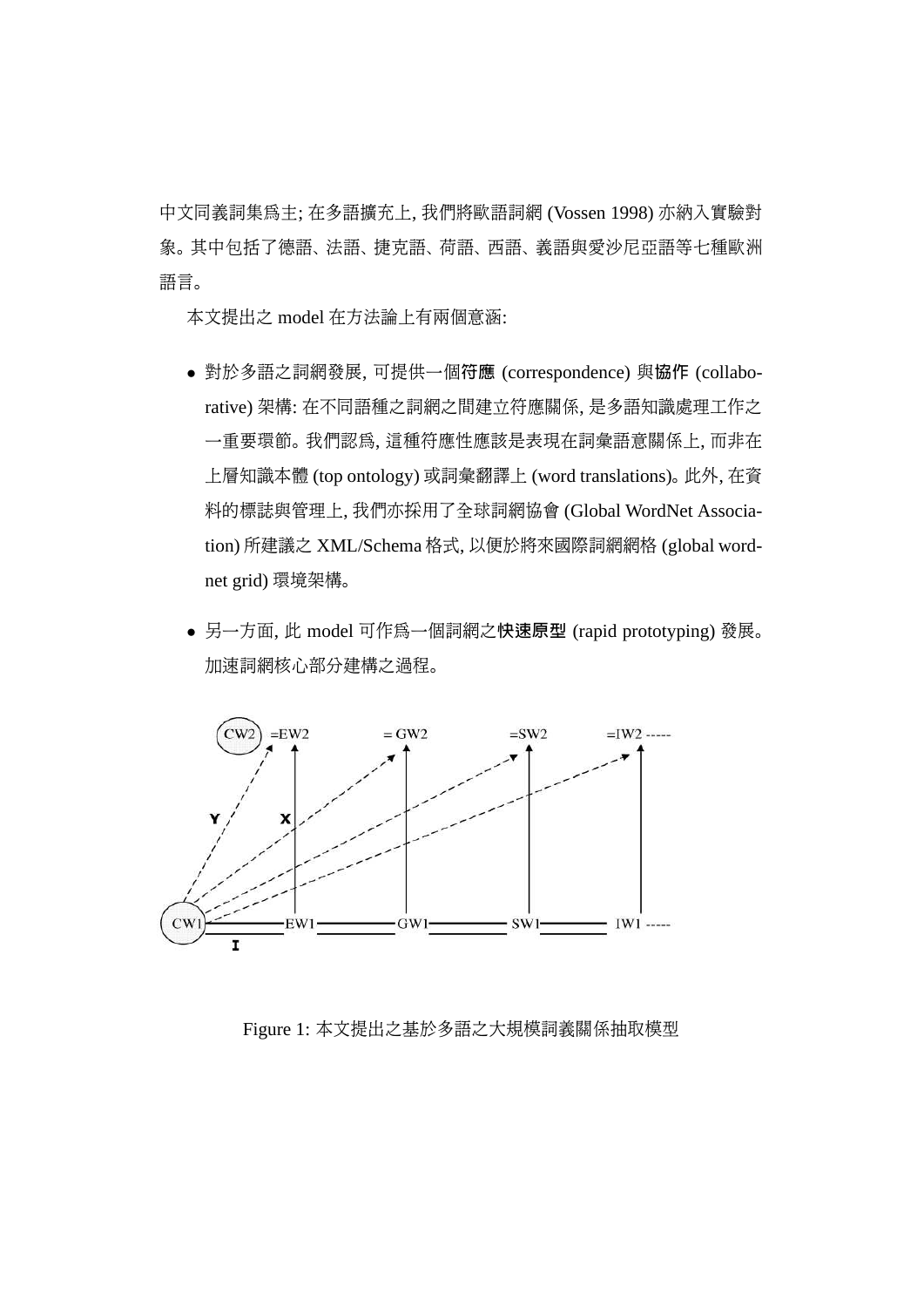Figure 1 中展示了這個模型。 此模型是 (Huang et al 2002) 之擴充版本。 圖中的 變項  $Y, I, X$  間的關係, 可以用簡式來表達  $Y = I + X$ 。中文詞形  $CW1$  與  $CW2$ 間的詞彙語意關係 Y 可被視為是 I 與 X 的機能結合 (functional combination)。 最簡單的例子是, 如果  $CW1$  與  $EW1$  間的  $I$  是同義關係, 那麼英語詞形  $EW1$ 與  $EW2$  間的語意關係  $X$ , 就可被預測為是  $CW1$  與  $CW2$  的關係。同理, 藉由 synset 之中介, 可進一步拓展到其他語種的詞網資源 (如德語、西語等等)。

不過, 就如之前所提到的, 一組雙語對譯詞不一定是 「同義關係」。 當不同關係 (例如上下位、 部分與全體關係等) 涉入時, 我們就需要一組具邏輯性的自動推理 規則。 表格一則列出了我們所使用的詞彙語意關係邏輯推理規則。3

#### **3.2** 使用之詞彙資源

本實驗所需要使用的資源包括如下:

- 中文詞網之中頻詞形、 詞義資料 這是目前由中研院語言所中文詞網小組所 完成之以中頻詞為主的詞形(lemma) 及詞義區分資料。<sup>4</sup>
- 中英雙語 synset 對譯資料庫及評價標注 (Huang et al 2003)。 此資料庫係由 中央研究院與遠見科技股份有限公司共同開發。 包括了以 WordNet 1.6 之 99,642 筆同義詞集 (synset) 為基準之中文對應翻譯。
- 歐語詞網及普林斯頓 WordNet 1.5-1.6 對應表

#### **3.3** 步驟

• 生成中文詞網之 synset

因為正在發展中的中文詞網並無正式之 synset 格式設計, 我們採用 gloss

<sup>3</sup>詳細實例說明請參見 (Huang et al 2005)。

<sup>4</sup>網路展示版請見 http://cwn.ling.sinica.edu.tw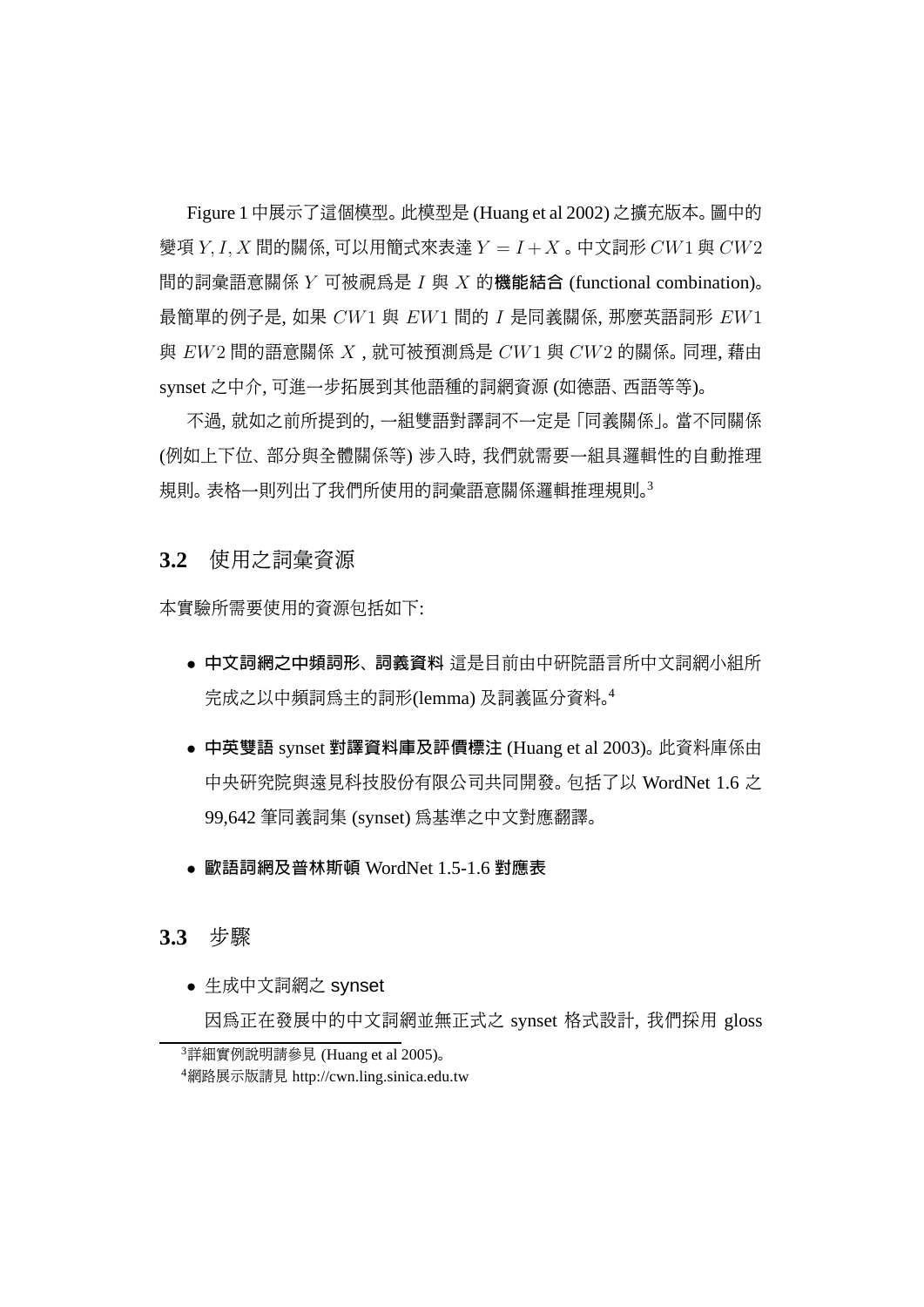|                | $\bf{I}$    | X              | Y           | <b>Bootstrapped Results</b> |
|----------------|-------------|----------------|-------------|-----------------------------|
| $\mathbf{1}$   | <b>HYP</b>  | <b>ANT</b>     | <b>ANT</b>  | {CW1, ANTONYM, CW2}         |
| $\overline{2}$ | <b>HYP</b>  | <b>HYP</b>     | <b>HYP</b>  | {CW1, HYPONOMY, CW2}        |
| 3              | <b>HYP</b>  | <b>NSYN</b>    | <b>HYP</b>  | {CW1, HYPONYM, CW2}         |
| 4              | <b>HYP</b>  | <b>HOL</b>     | <b>HOL</b>  | {CW1, HOLONYM, CW2}         |
| 5              | <b>HYP</b>  | all other LSRs | undecided   | $\overline{\mathcal{L}}$    |
| 6              | <b>HPO</b>  | <b>ANT</b>     | <b>ANT</b>  | $\{CW1, ANTONYM, CW2\}$     |
| 7              | <b>HPO</b>  | <b>HPO</b>     | <b>HPO</b>  | {CW1, HYPONYM, CW2}         |
| 8              | <b>HPO</b>  | <b>NSYN</b>    | <b>HPO</b>  | {CW1, HYPONYM, CW2}         |
| 9              | <b>HPO</b>  | <b>MER</b>     | <b>MER</b>  | {CW1, MERONYM, CW2}         |
| 10             | <b>HPO</b>  | all other LSRs | undecided   | $\overline{\mathcal{L}}$    |
| 11             | <b>NSYN</b> | <b>ANT</b>     | <b>ANT</b>  | $\{CW1, ANTONYM, CW2\}$     |
| 12             | <b>NSYN</b> | <b>HYP</b>     | <b>HYP</b>  | {CW1, HYPERNYM, CW2}        |
| 13             | <b>NSYN</b> | <b>HPO</b>     | <b>HPO</b>  | {CW1, HYPONYM, CW2}         |
| 14             | <b>NSYN</b> | <b>NSYN</b>    | <b>NSYN</b> | {CW1, NEAR-SYNONYM, CW2}    |
| 15             | <b>NSYN</b> | <b>MER</b>     | <b>MER</b>  | {CW1, MERONYM, CW2}         |
| 16             | <b>NSYN</b> | <b>HOL</b>     | <b>HOL</b>  | {CW1, HOLONYM, CW2}         |
| 17             | <b>HOL</b>  | <b>ANT</b>     | <b>ANT</b>  | {CW1, ANTONYM, CW2}         |
| 18             | <b>HOL</b>  | <b>HYP</b>     | <b>HYP</b>  | {CW1, HYPONYM, CW2}         |
| 19             | <b>HOL</b>  | <b>NSYN</b>    | <b>HOL</b>  | $\{CW1, HOLONYM, CW2\}$     |
| 20             | HOL         | <b>HOL</b>     | HOL         | $\{CW1, HOLONYM, CW2\}$     |
| 21             | <b>HOL</b>  | all other LSRs | undecided   | $\overline{\mathcal{L}}$    |
| 22             | <b>MER</b>  | <b>ANT</b>     | <b>ANT</b>  | $\{CW1, ANTOMY, CW2\}$      |
| 23             | <b>MER</b>  | <b>HPO</b>     | <b>HPO</b>  | $\{CW1, HYPONYM, CW2\}$     |
| 24             | <b>MER</b>  | <b>NSYN</b>    | <b>MER</b>  | {CW1, MERONYM, CW2}         |
| 25             | <b>MER</b>  | <b>MER</b>     | <b>MER</b>  | {CW1, MERONYM, CW2}         |
| 26             | <b>MER</b>  | all other LSRs | undecided   | $\overline{\mathcal{L}}$    |

Table 1: 詞彙語意關係邏輯推理規則 .<br>. .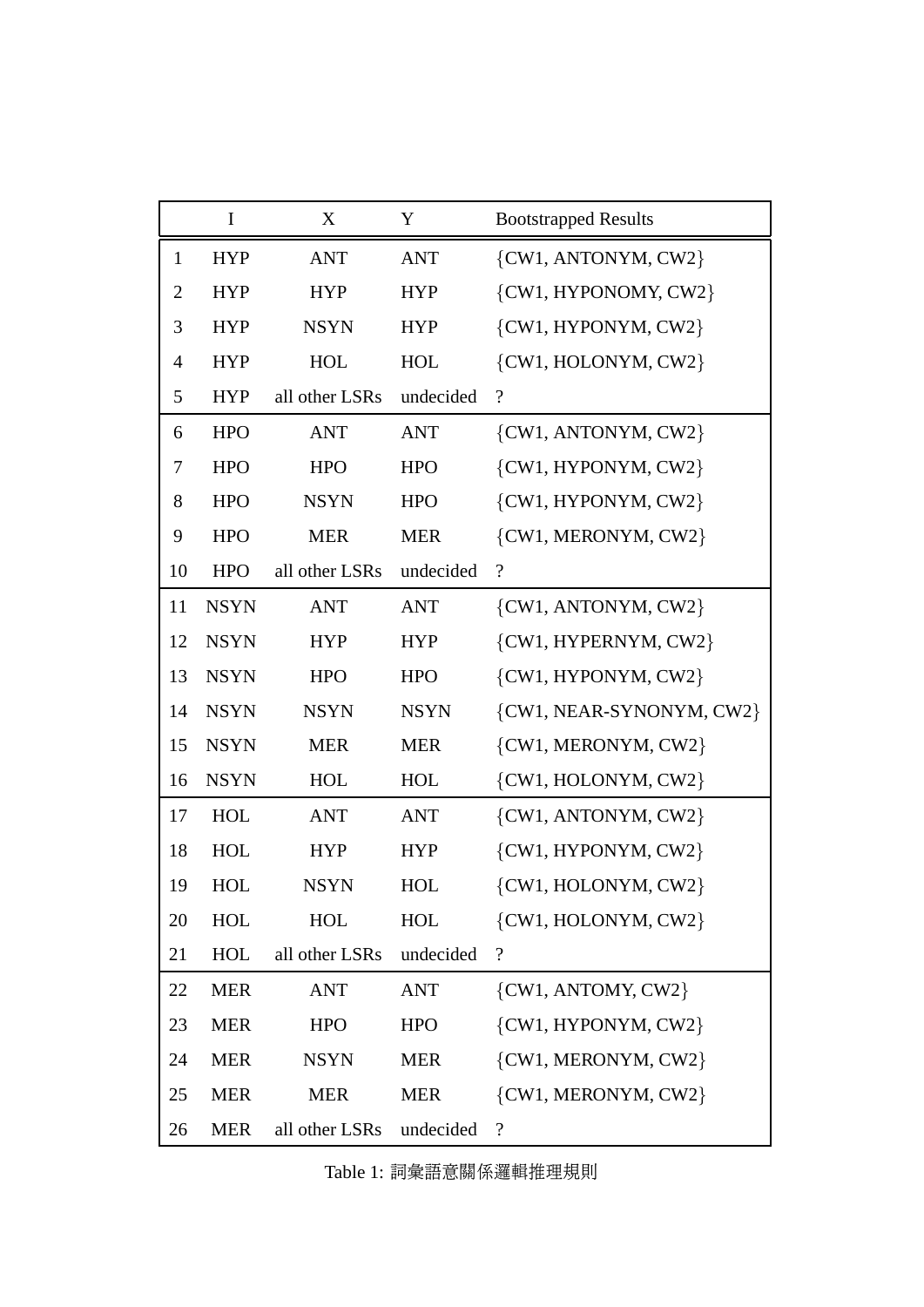matching 的方式, 抽出、過濾並作流水編號。5

• 依照本文提出之模式從 WordNet 及 EuroWordNet 萃取詞彙語意關係

# **4** 實驗結果與評價

### **4.1** 基本數據與結果

以下則簡列出以 xml 格式標記的部分結果。

```
<synset id="00002517-x">
<gloss>預估費用並承諾以該費用履行合約。</gloss>
<variants>
<variant sense="01">估價</variant>
<variant sense="01">報價</variant>
</variants>
<ILIRelations>
<relation type="SYN" targetID="00692314-v"/>
<relation type="HYP" targetID="01529684-v"/>
<relation type="HPO" targetID="00692437-v"/>
</ILIRelations>
<internalRelations>
<relation type="HYP" targetID="01529684-v"/>
<relation type="HPO" targetID="00692437-v"/>
</internalRelations>
</synset>
<synset id="00002004-x">
<gloss>形容正常的, 只用於疑問句或否定句, 假設其不正常。</gloss>
<variants>
<variant sense="02">對</variant>
</variants>
```
<sup>5</sup>目前已發展了更有意義的編碼方式, 目前的設計純粹為了實驗目的之故。 在此過程中, 剛好附 帶的作了詞網品管 Quality Control。 包括處理了幾個問題: (1). 不同的中文 synsets 卻有相同的 synset offset; (2). 相同的 gloss 卻有不同的普林斯頓詞網 offset; (3). 類似錯誤的註解。 如: 下列註 解可能是相同的。

- **–** 將前述對象排除或已知前述對象包含在所屬範圍。常用 "除... 以外"。
- **–** 將前述對象排除或已知前述對象包含在所屬範圍。常用 "除... 之外"。
- **–** 將前述對象排除或已知前述對象包含在所屬範圍。常用 "除..... 外"。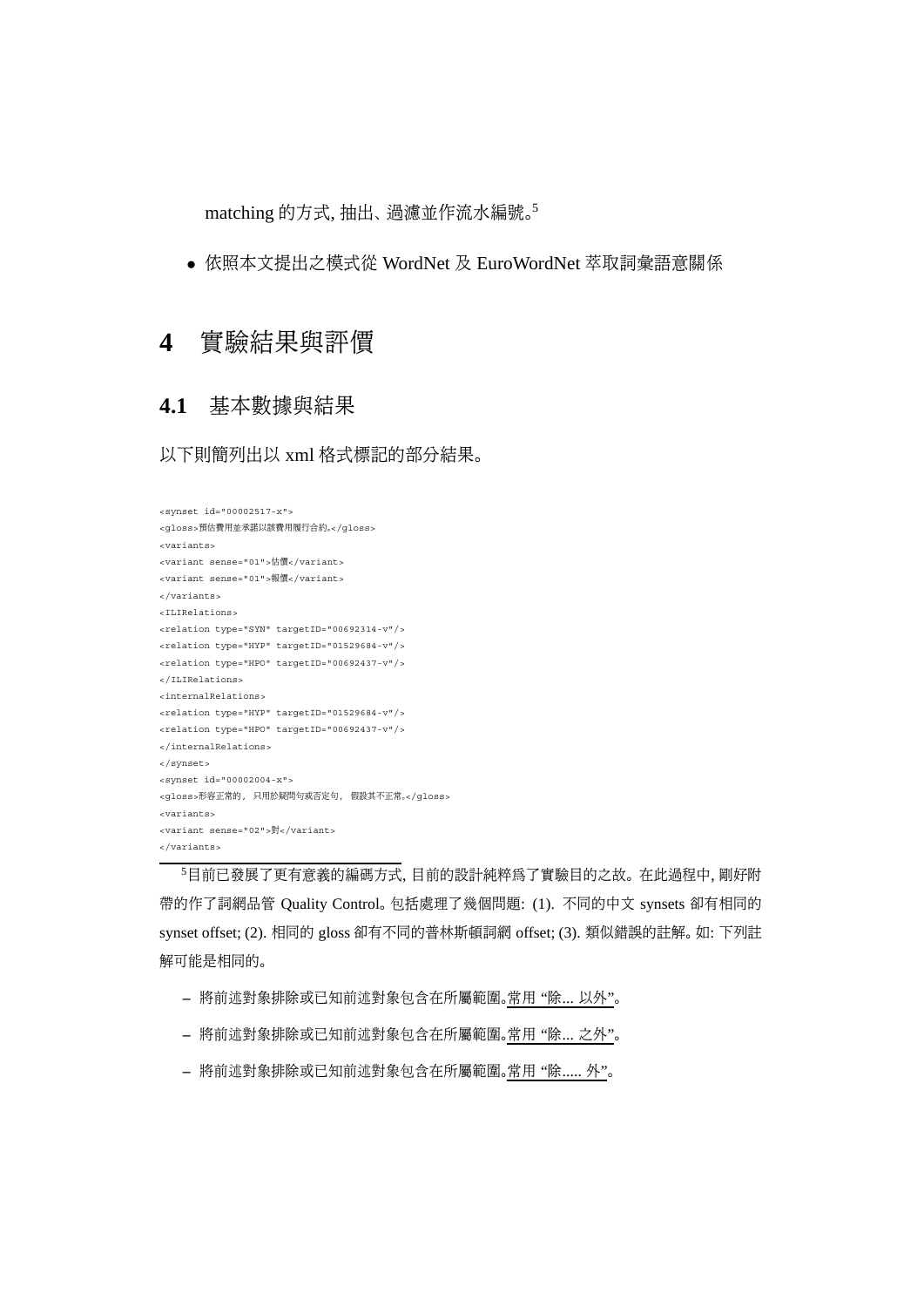```
<ILIRelations>
<relation type="SYN" targetID="00138021-a"/>
<relation type="x_similar" targetID="00137150-a"/>
</ILIRelations>
<internalRelations>
<relation type="x_similar" targetID="00137150-a"/>
</internalRelations>
</synset>
<synset id="00001749-x">
<gloss>普通名詞。 憤怒的情緒。</gloss>
<variants>
<variant sense="05">氣</variant>
</variants>
<ILIRelations>
<relation type="SYN" targetID="05587878-n"/>
<relation type="HYP" targetID="05560878-n"/>
<relation type="HPO" targetID="05588413-n"/>
<relation type="HPO" targetID="05588725-n"/>
<relation type="HPO" targetID="05588822-n"/>
<relation type="HPO" targetID="05588960-n"/>
<relation type="HPO" targetID="05589074-n"/>
<relation type="HPO" targetID="05589169-n"/>
<relation type="HPO" targetID="05589301-n"/>
<relation type="HPO" targetID="05589430-n"/>
</ILIRelations>
<internalRelations>
<relation type="HYP" targetID="05560878-n"/>
<relation type="HPO" targetID="05588413-n"/>
<relation type="HPO" targetID="05588725-n"/>
<relation type="HPO" targetID="05588822-n"/>
<relation type="HPO" targetID="05588960-n"/>
<relation type="HPO" targetID="05589074-n"/>
<relation type="HPO" targetID="05589169-n"/>
<relation type="HPO" targetID="05589301-n"/>
<relation type="HPO" targetID="05589430-n"/>
</internalRelations>
```

```
</synset>
```
### **4.2** 評價

對結果之評價上, 我們採取蔡(2002) 所提出之中文詞義關係的判定原則, 並參酌 EuroWordNet 技術報告。 為了便利評估, 我們亦發展了一個簡便之評價系統。 Figure 2 是此系統之操作介面。 表格三則列出人工評價結果。<sup>6</sup>

<sup>6</sup>因資料龐大, 目前歐語詞網部分僅是目前跑出之部分結果。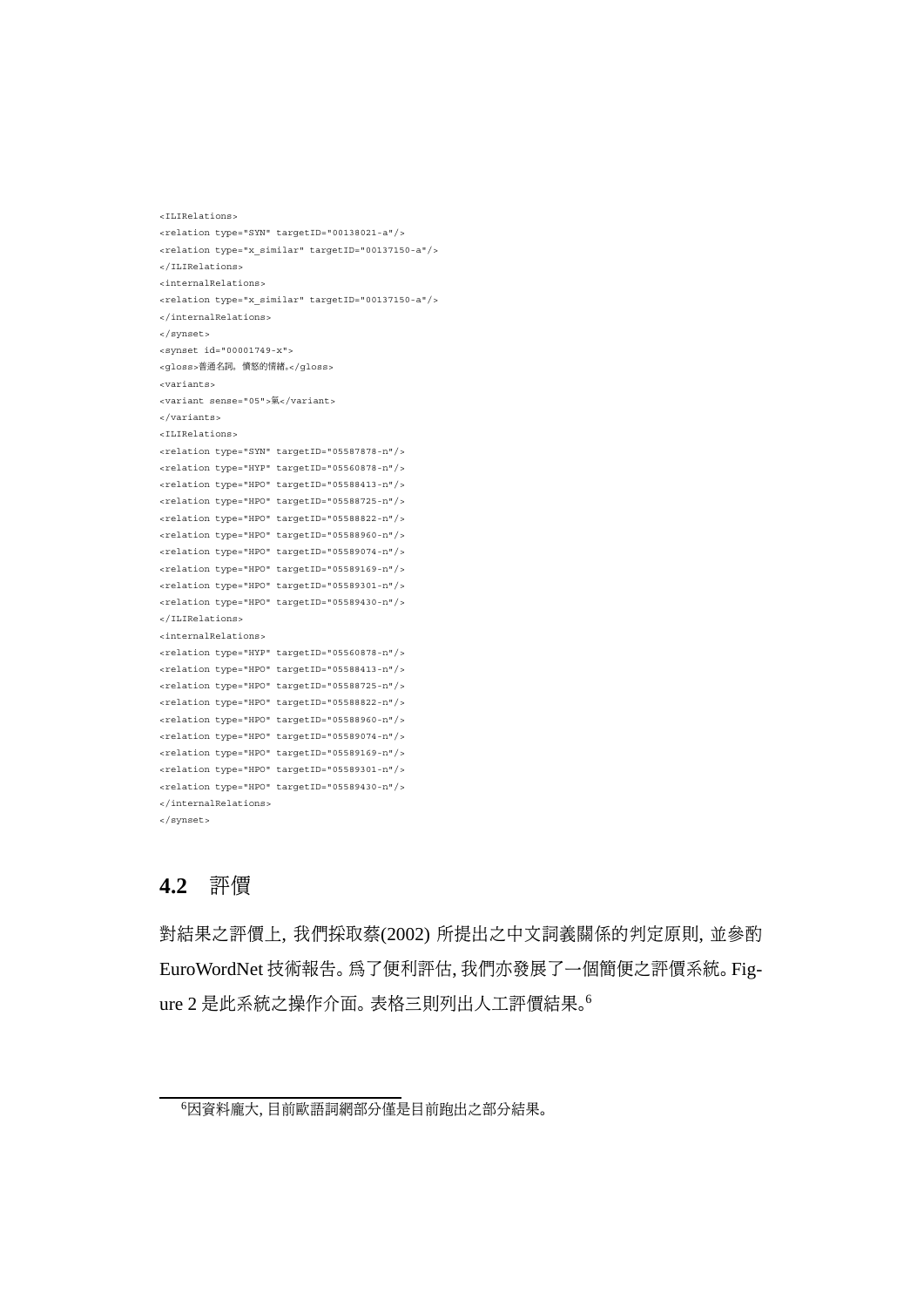| Offset     | Variants: 冒下來, 冒下,       |            |                        |                                          |         |  |  |  |  |  |
|------------|--------------------------|------------|------------------------|------------------------------------------|---------|--|--|--|--|--|
|            | Gloss: 以金錢購入物產。          |            |                        |                                          |         |  |  |  |  |  |
| 00001148-x | Total relations: 14      |            |                        |                                          |         |  |  |  |  |  |
| 00001150-x | <b>LSR</b>               | Synset     | Gloss                  | Offset                                   | Correct |  |  |  |  |  |
| 00001154-x | ANT                      | 販售, 售, 賣,  | 將物品所有權轉移以取得金錢。         | 00004957-x Correct                       |         |  |  |  |  |  |
| 00001155-x | x_entailment 支付,         | 選取,        | 依據約定付出金錢。              | 00003561-x Correct                       |         |  |  |  |  |  |
| 00001162-x | x entailment             |            | 挑選取用。                  | 00003160-x Correct                       |         |  |  |  |  |  |
| 00001164-x | <b>HYP</b>               | 全.         | 向前述對象索取物品。             | 00005711-x Correct                       |         |  |  |  |  |  |
| 00001169-x | <b>HPO</b><br>x_also_see | 打下,<br>打下, | 在商業上佔有市場。<br>在商業上佔有市場。 | 00007397-x Correct<br>00007397-x Correct |         |  |  |  |  |  |
| 00001170-x |                          |            |                        |                                          |         |  |  |  |  |  |
| 00001171-x |                          |            |                        |                                          |         |  |  |  |  |  |
| 00001179-x |                          |            |                        |                                          |         |  |  |  |  |  |
| 00001183-x |                          |            |                        |                                          |         |  |  |  |  |  |
| 00001190-x |                          |            |                        |                                          |         |  |  |  |  |  |
| 00001191-x |                          |            |                        |                                          |         |  |  |  |  |  |
| 00001194-x |                          |            |                        |                                          |         |  |  |  |  |  |
| 00001196-x |                          |            |                        |                                          |         |  |  |  |  |  |
| 00001208-x |                          |            |                        |                                          |         |  |  |  |  |  |
| 00001210-x |                          |            |                        |                                          |         |  |  |  |  |  |
| 00001214-x |                          |            |                        |                                          |         |  |  |  |  |  |
| 00001215-x |                          |            |                        |                                          |         |  |  |  |  |  |
| 00001218-x |                          |            |                        |                                          |         |  |  |  |  |  |
| 00001221-x |                          |            |                        |                                          |         |  |  |  |  |  |
|            |                          |            |                        |                                          |         |  |  |  |  |  |
| 00001223-x |                          |            |                        |                                          |         |  |  |  |  |  |

Figure 2: 檢測工具之圖形介面

## 我們由此得到的準確率如下:

$$
Precision\ rate_{pwn} = \frac{3057}{3252} * 100\% = 94\%
$$
  

$$
Precision\ rate_{ewn} = \frac{2673}{2981} * 100\% = 89\%
$$

|      |      |     |    | correct   incorrect   other   total retrieved with Chinese syn.   total retrieved |       |
|------|------|-----|----|-----------------------------------------------------------------------------------|-------|
| 英語詞網 | 3057 | 124 | 71 | 3252                                                                              | 23832 |
| 歐語詞網 | 2673 | 210 | 98 | 2981                                                                              | 19711 |

Table 2: 評價結果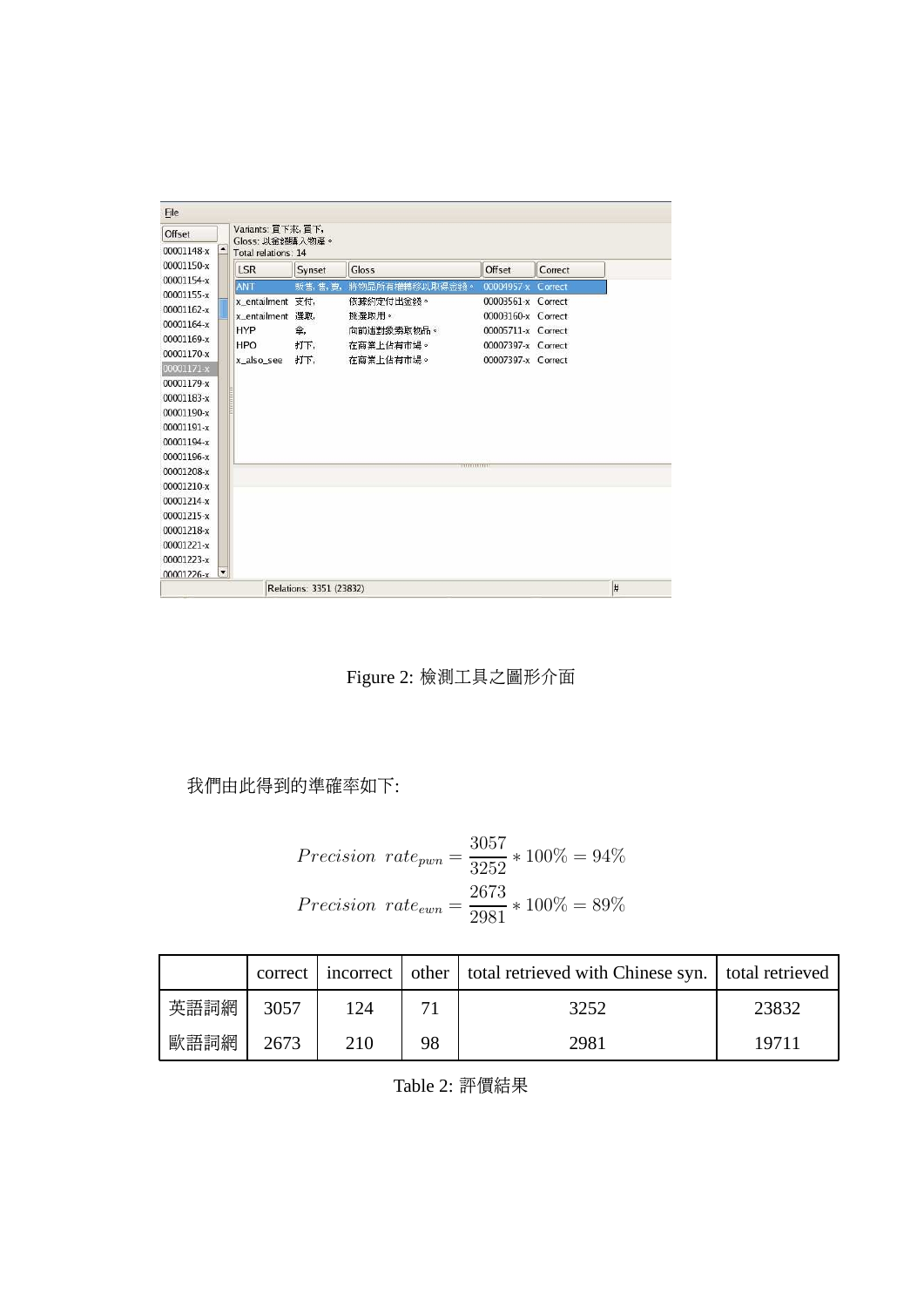#### **4.3** 錯誤分析

從結果上看, 我們可說此法是一個相當可靠的方式。 從各項語意關係類型之錯誤 分佈來看, 我們的觀察結果大致與先前之小規模試驗相似。 預測之正確率由高到 低的排列大概都是 { MPT, x \_ similair to, x \_ pertainym, x \_ also \_ see ... }  $\succ$ ANT ≻ HYP ≻ HPO ≻ { OTHER RELATIONS } 。 詳細之數據留待完整實驗 結果再行分析。 此外, 此種理論模式要面臨到的主要難題, 包括詞彙的缺隔 (lexical gaps) (同一個概念在甲語言中與乙語言所使用的詞彙表達單位不同)、 指稱差 異 (denotation differences) (對等翻譯存在, 但是概念的抽象度卻不同) 等等, 如何 在技術上克服這些非同義關係對應的語言現象, 值得往後進一步細究探討。

# **5** 結論與未來展望

按我們的設想, 詞網之語意關係自動建構可以分由全域的 (global) 與區域的 (local) 特徵兩個面向來著手。 本文展示了利用全域特徵之可行性, 並由此建立了中 文詞網詞彙語意關係網路之雛形。 在此基礎上, 我們下一步將細究在地詞網的特 徵。 包括利用詞彙模式 (lexical patterns) 從辭典釋意 (gloss)、 語料庫等資源萃取 各種詞彙語意關係, 亦包括利用漢語之構詞語意模式與漢字知識本體資源 (例如 HanziNet/Hantology), 使機器自動學習。 我們相信這個成套的半自動詞網自動建 構方法, 亦可供其他語種建構詞網參考。

# **References**

[1] 蔡柏生、 黃居仁等 (2002). 中文詞義關係的定義與判定原則。 *Journal of Chinese Information Processing 16.4*.